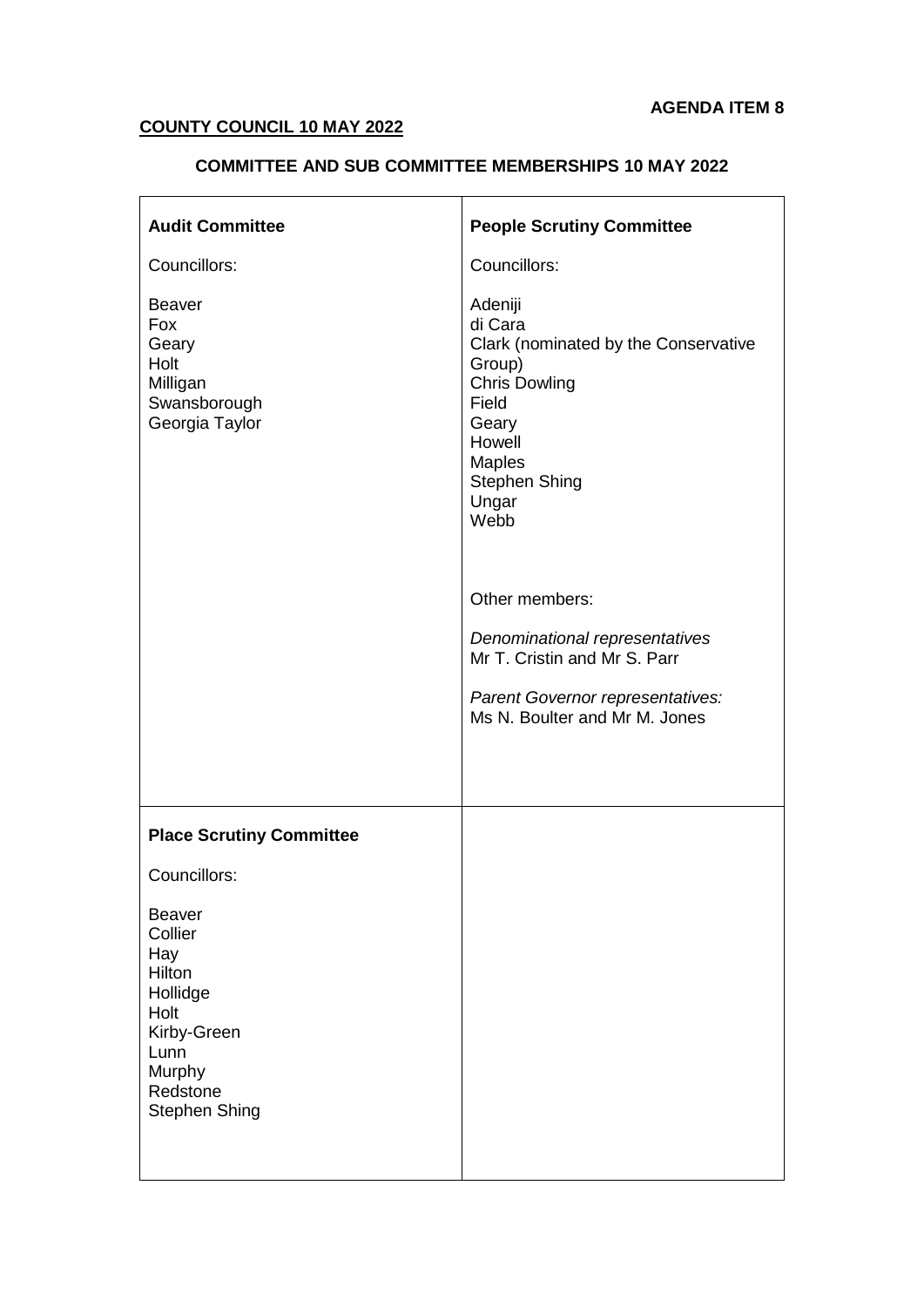| <b>Health Overview and Scrutiny</b><br><b>Committee</b>                                                                                                                        | <b>Regulatory Committee</b>                                                                                                            |  |
|--------------------------------------------------------------------------------------------------------------------------------------------------------------------------------|----------------------------------------------------------------------------------------------------------------------------------------|--|
| Councillors:                                                                                                                                                                   | Councillors:                                                                                                                           |  |
| Azad<br><b>Belsey</b><br>di Cara<br>Marlow-Eastwood<br>Osborne<br>Robinson<br>Shuttleworth                                                                                     | Adeniji<br>Azad<br>Denis<br><b>Chris Dowling</b><br>Field<br>Hay<br>Kirby-Green<br>Liddiard<br>Lunn<br>MacCleary<br>Milligan<br>Murphy |  |
| Other members:                                                                                                                                                                 | Redstone<br>Robinson<br>Rodohan                                                                                                        |  |
| Voluntary sector representatives<br>Ms G Des Moulins and Ms J Twist                                                                                                            | Daniel Shing<br><b>Barry Taylor</b><br>Webb                                                                                            |  |
| <b>District and Borough representatives</b><br>Eastbourne: To be advised<br>Hastings: To be advised<br>Lewes: To be advised<br>Rother: to be advised<br>Wealden: To be advised |                                                                                                                                        |  |
| <b>Pension Committee</b>                                                                                                                                                       | <b>Governance Committee</b>                                                                                                            |  |
| Councillors:                                                                                                                                                                   | Councillors:                                                                                                                           |  |
| Fox<br>Hollidge<br>Redstone<br>Georgia Taylor<br>Tutt                                                                                                                          | <b>Bennett</b><br>Collier<br>Glazier<br>Tutt<br><b>Simmons</b>                                                                         |  |
| <b>Planning Committee</b>                                                                                                                                                      | <b>Standards Committee</b>                                                                                                             |  |
| Councillors:                                                                                                                                                                   | Councillors:                                                                                                                           |  |
| Azad<br>Field<br>Kirby-Green<br>Liddiard<br>Rodohan<br><b>Barry Taylor</b><br>Webb                                                                                             | <b>Belsey</b><br>Hollidge<br>Howell<br><b>Barry Taylor</b><br>Georgia Taylor<br>Tutt<br>Webb                                           |  |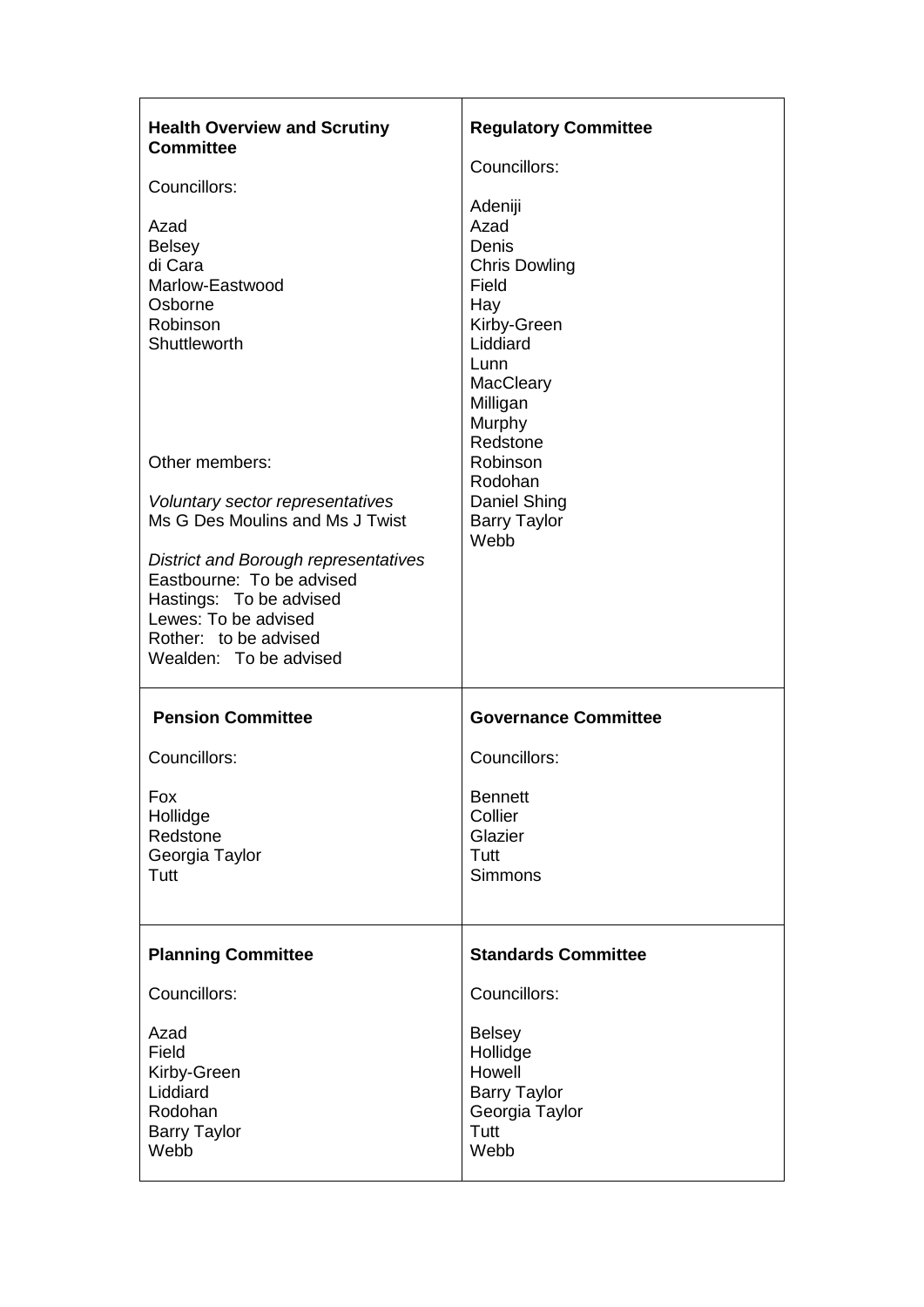#### **ITEM 9**

# **COUNTY COUNCIL 10 MAY 2022**

# **COMMITTEE AND PANEL MEMBERSHIP**

| <b>County Joint Consultative Committee</b> | Councillors:                                                                                                               |  |  |
|--------------------------------------------|----------------------------------------------------------------------------------------------------------------------------|--|--|
|                                            | <b>Bennett</b><br>Glazier<br>Standley<br>Tutt<br>Webb                                                                      |  |  |
| <b>County Consultative Committee</b>       | Councillors:                                                                                                               |  |  |
| (Governors)                                | <b>Belsey</b><br>Galley<br><b>Scott</b><br>Shuttleworth<br>Standley                                                        |  |  |
| Joint Advisory Committee (Schools)         | Councillors:                                                                                                               |  |  |
|                                            | <b>Bennett</b><br><b>Bowdler</b><br>Collier<br>Shuttleworth<br>Standley                                                    |  |  |
| <b>SACRE</b>                               | Councillors:                                                                                                               |  |  |
|                                            | Azad<br><b>Belsey</b><br>Galley<br>Webb<br>Liberal Democrat - vacancy                                                      |  |  |
| <b>Corporate Parenting Panel</b>           | Councillors:                                                                                                               |  |  |
|                                            | Adeniji<br><b>Bowdler</b><br>Denis (nominated by the Labour Group)<br>Field<br>Marlow-Eastwood<br>Milligan<br>Swansborough |  |  |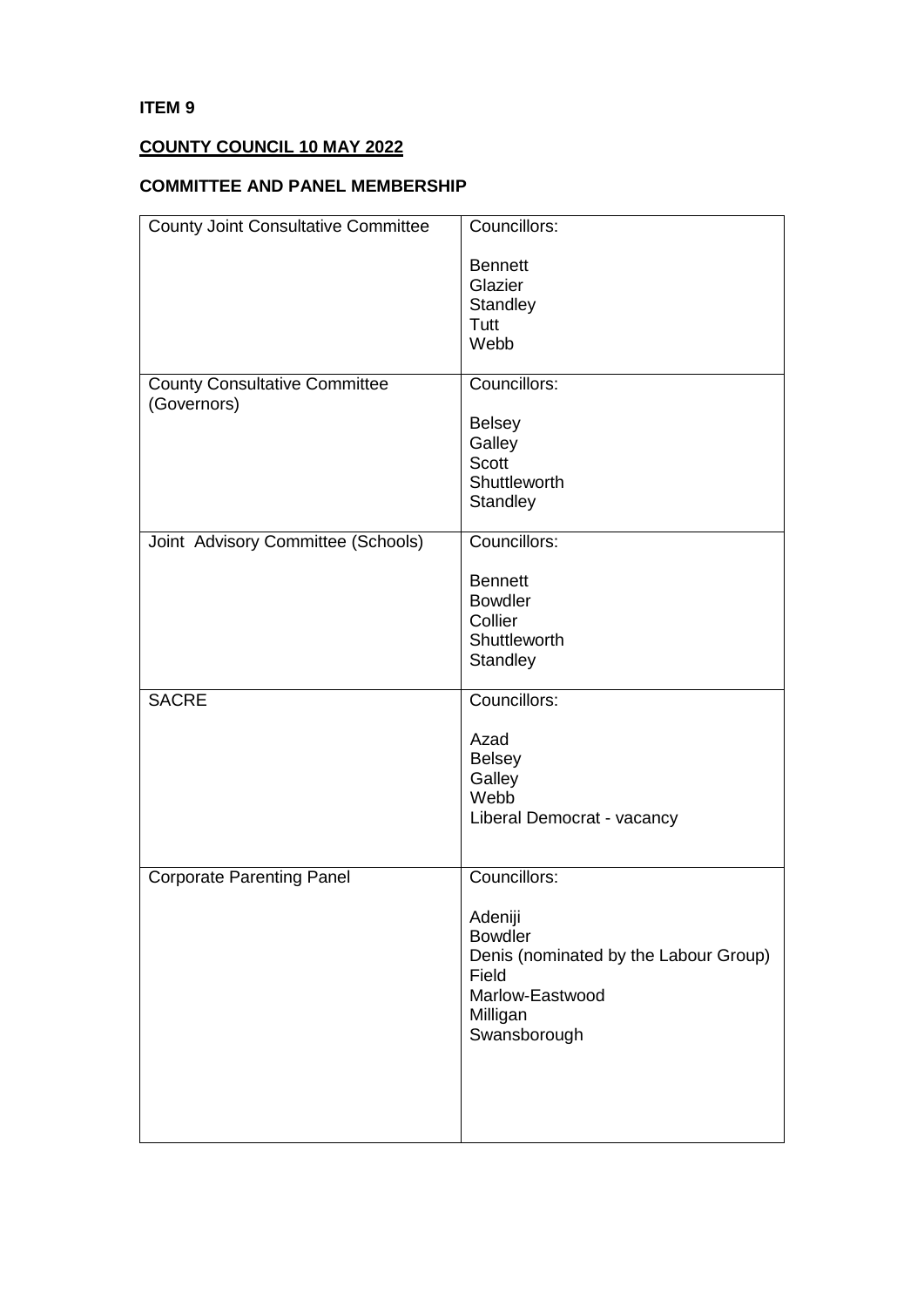# **COUNTY COUNCIL 10 MAY 2022**

#### **AGENDA ITEM 11**

#### **PANEL MEMBERSHIP**

| <b>Discretionary Transport Appeal Panel   Councillors:</b> |                           |
|------------------------------------------------------------|---------------------------|
|                                                            | Field<br>Redstone<br>Webb |